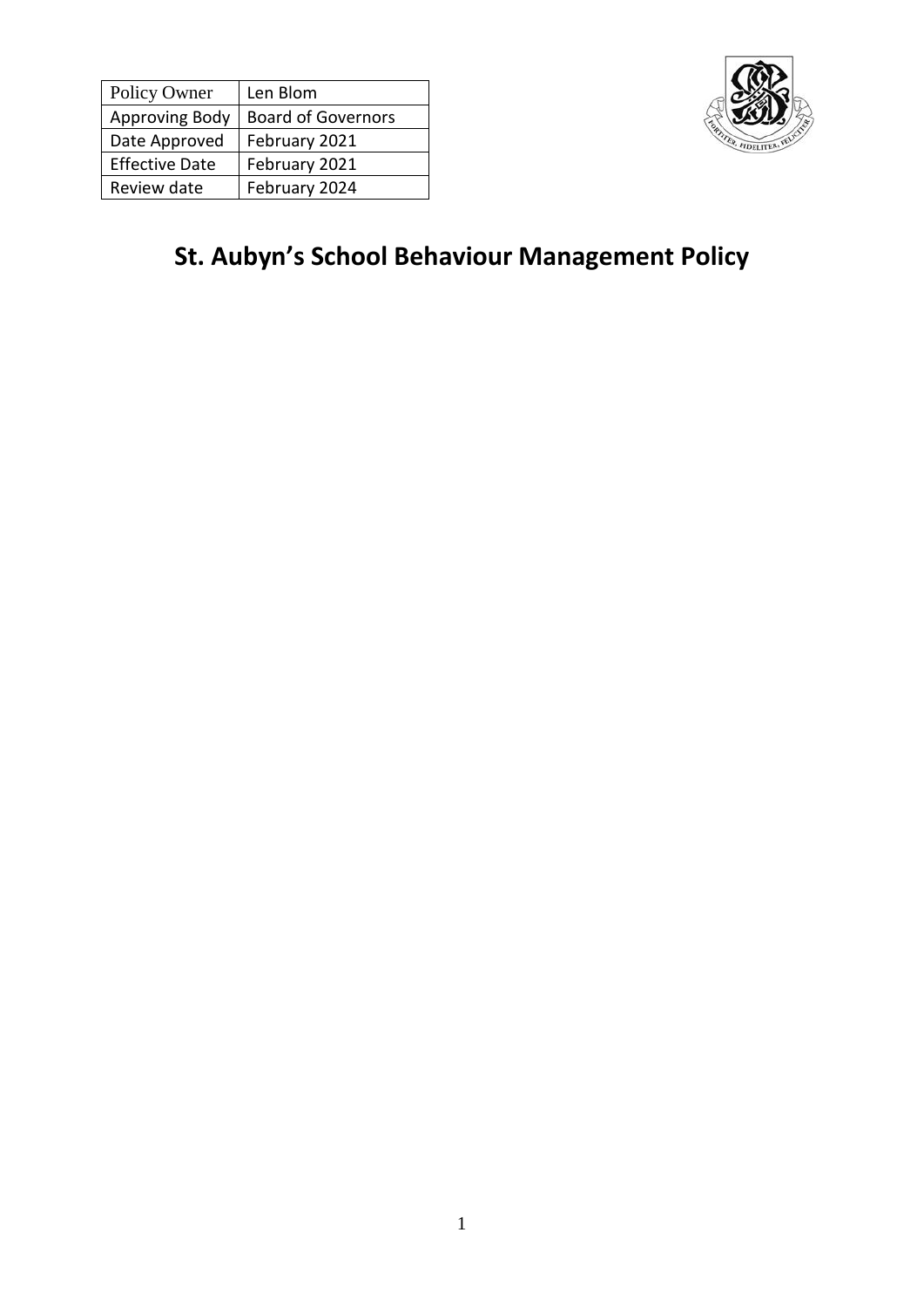

- 1. Aims
- 2. Scope and application
- 3. Code of Conduct
- 4. Involvement of Parents and Guardians
- 5. Involvement of Pupils
- 6. Involvement of Staff
- 7. Promoting Good Behaviour
- 8. Minor Breaches of Discipline
- 9. Serious Breaches of Discipline
- 10. Additional Needs
- 11. Safeguarding
- 12. Malicious Allegations against Staff
- 13. Positive Handling
- 14. Staff training
- 15. Complaints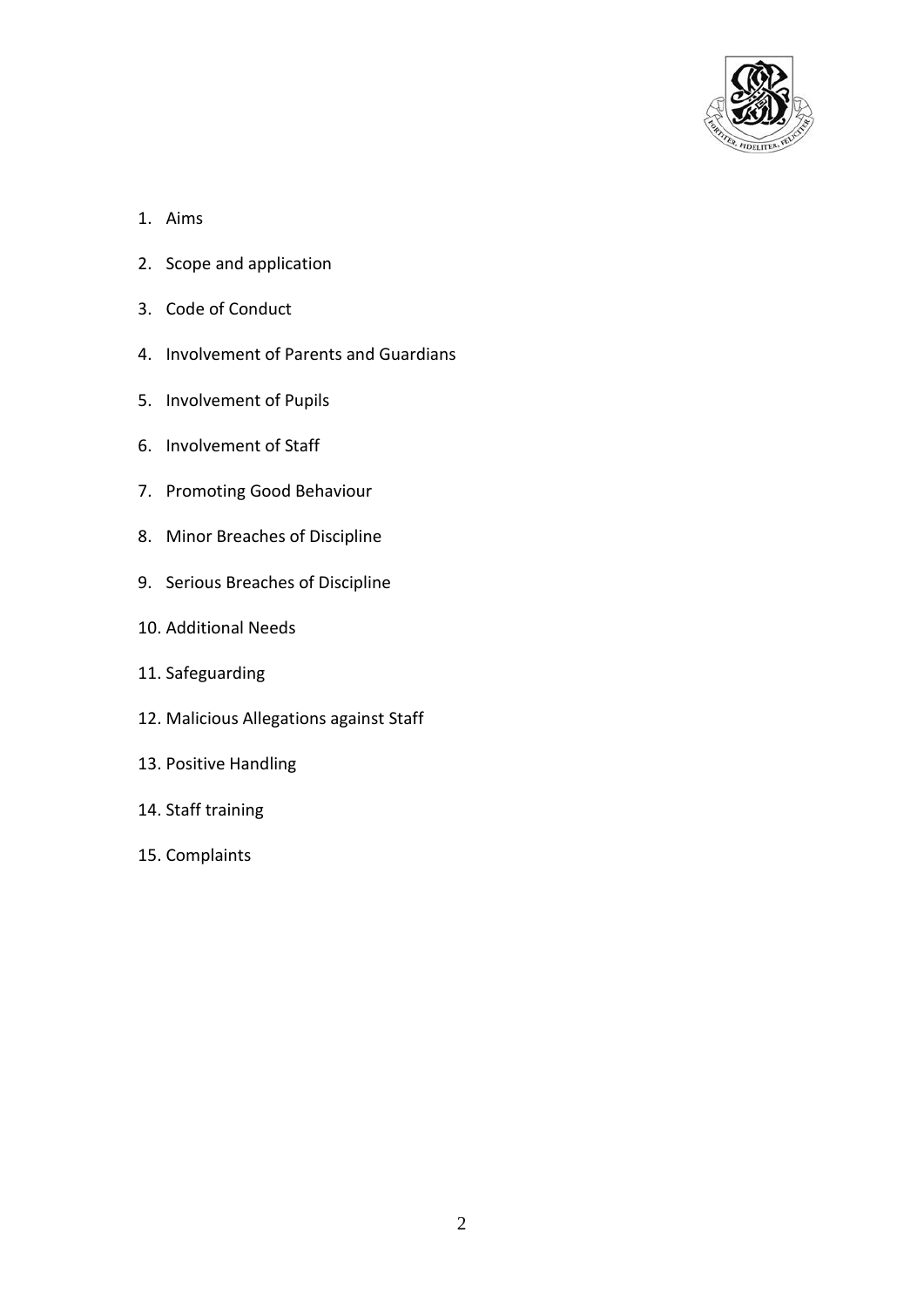

# **1. Aims**

The aims of this policy are as follows:

- to actively promote and safeguard the welfare of pupils at the School and to protect all who come into contact with the School from harm;
- to ensure, so far as possible, that every pupil in the School is able to benefit from and make his / her full contribution to the life of the School, consistent always with the needs of the School community;
- to set out a clear and fair process for the proper investigation of allegations of poor behaviour and / or breaches of discipline;
- to encourage pupils to accept responsibility for their behaviour;
- to set out the sanctions available to the School in the event of pupil misbehaviour;
- to promote and support the School's values;
- to help to create a culture of safety, equality and protection.

# **2. Scope and application**

This policy applies to all pupils and at all times when a pupil is:

- in or at School:
- representing the School or wearing School uniform;
- travelling to or from School;
- on School-organised trips;
- associated with the School at any time.

This policy shall also apply to pupils at all times and places including out of school hours and off-school premises in circumstances where failing to apply this policy may:

 affect the health, safety or well-being of a member of the School community or a member of the public;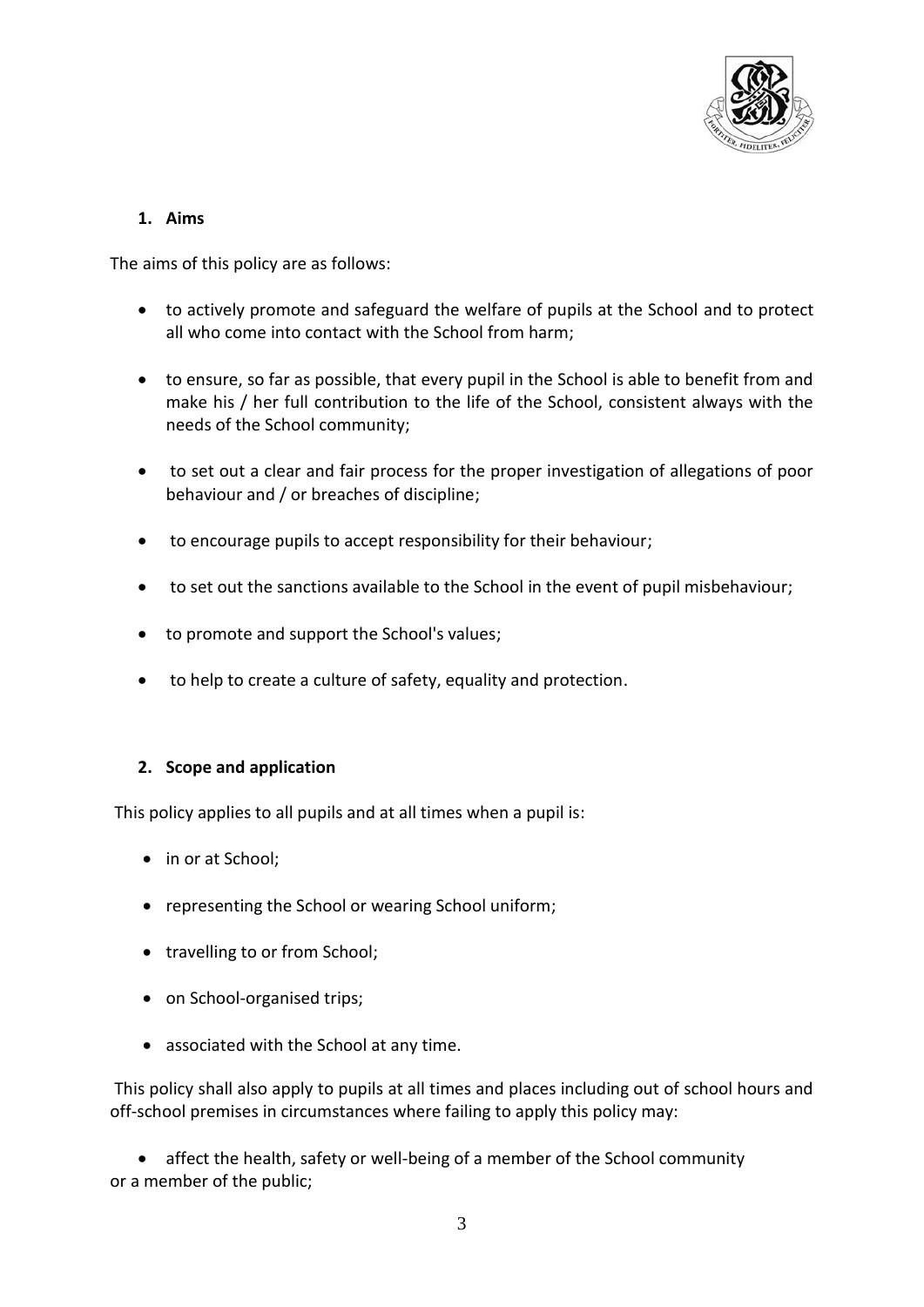

- have repercussions for the orderly running of the School;
- bring the School into disrepute.

# **3. Code of Conduct**

The School's community of Governors, staff, parents and pupils adhere to an established routine and code of conduct, rather than to lists of rules. The school sees education as a partnership. Our staff are committed to excellence, aiming to achieve a spirit of trust and cooperation. We expect the highest values and standards of behaviour inside and outside the classroom, as well as outside the School and in any written or electronic communication concerning the School.

We expect pupils to treat staff and each other with consideration and good manners and to respond positively to the opportunities and demands of school life. They should follow the School's rules and regulations and understand what is expected of them and why, as well as the consequences of poor behaviour

Everyone at St. Aubyn's, and particularly the vulnerable, has a right to feel secure, to be treated with respect and to learn, free from the disruption of others. Harassment and bullying will not be tolerated. Our Anti-bullying policy is on our website. The School is strongly committed to promoting equal opportunities for all, regardless of race, gender, sexual orientation or physical disability.

We expect pupils to be ready to learn and to participate in school activities. They should attend school and lessons punctually. They should care for the buildings, equipment and furniture. We expect pupils to behave at all times in a manner that reflects the best interests of the whole community. The School strongly rejects the use of corporal punishment.

# **4. Involvement of Parents and Guardians**

Parents and guardians who accept a place for their child at St. Aubyn's undertake to uphold the School's policies and regulations, including this policy, when they sign the Parent Contract. They will support the School's values in matters such as attendance and punctuality, behaviour, uniform/dress and appearance, standards of academic work, extracurricular activities and homework/private study.

Parents should:

discuss any behavioural concerns with the class teacher promptly;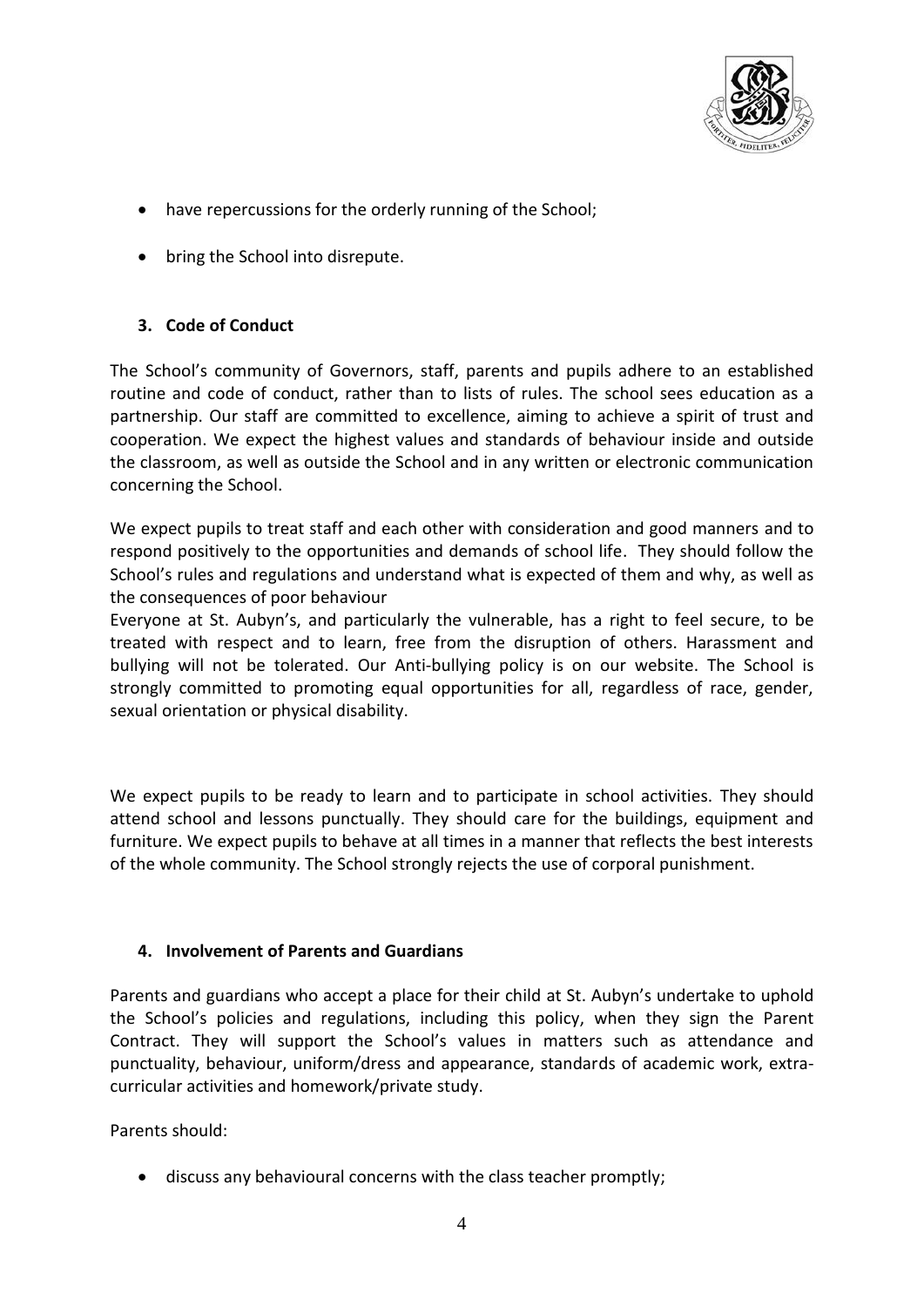

- inform the School of any changes in circumstance that may affect their child's behaviour;
- support their child in adhering to the Behaviour Management Policy;
- be involved in fostering and modelling good relationships.

We are always happy to consider suggestions from parents and hope that you find the School responsive and open-minded.

## **5. Involvement of Pupils**

Our experience shows that the ethos of and respect for the School is enhanced by listening to our pupils and by encouraging constructive suggestions from them, in assemblies, class and tutor time and via pupil School Councils, which meet regularly.

## **6. Involvement of Staff**

Staff should:

- implement the Behaviour Policy consistently;
- model the behaviour at all times;
- provide a personalised approach to the specific needs of pupils;
- record all incidents

SMT should:

support staff in responding to incidents promptly

# **7. Promoting Good Behaviour**

**•** Pre Prep Rewards

Pupils in Pre Prep are expected to behave well in class and on the playground and exercise good behaviour towards their peersby following the St. Aubyn's Promises. We do not condone verbal or physical bullying or any other behaviour that may cause distress. Caring and considerate behaviour for others is promoted at all times and is a focus within our curriculum. Many of these areas are highlighted in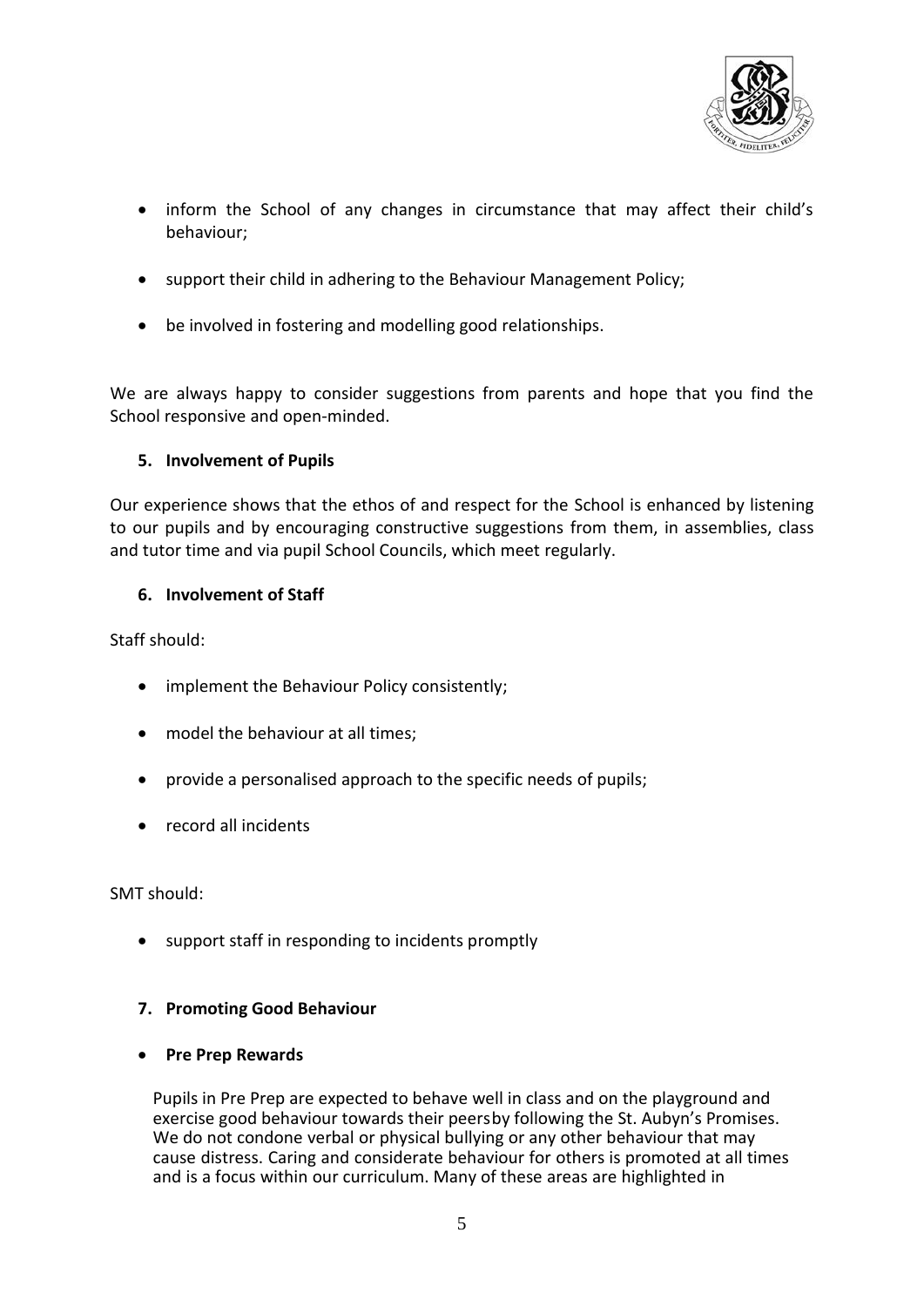

assemblies as well as in lessons.

Every opportunity is taken to praise and recognise success andeffort through:

- Dojo points
- verbal praise
- **•** stickers and positive comments
- certificates in weekly 'Celebration' assemblies
- Headmaster's Commendations
- Golden Time
- displaying work on the Pre Prep Superstars Board
- Gratitude Wall
- certificates at the end of term

Acceptable behaviour is reinforced though the PSHEE curriculum which supports the "Personal Development" and"Behaviour and Attitude" aspects required under the InspectionFramework, as well as significantly contributing to the School's Safeguarding and Equality Duties, the Government's British Values agenda and the SMSC (Spiritual, Moral, Social, Cultural) development opportunities provided for our children.

# **Middle School – Rewards**

In Middle School, we recognise the benefits of positive reinforcement through praise and support. We ensure that children are given the opportunity to succeed. We praise andhighlight the successes of children through:

- House points for good or improved work, effort and good behaviour
- stickers to encourage progress
- merit badges at weekly assemblies
- times tables ambassadors awards
- achievement and 'Star Pupil' Boards
- Headmaster's commendations
- merit, progress and achievement certificates at the end ofeach term
- prizes at the end of year Prize Giving

# **Senior School – Rewards**

In Senior School, we recognise the benefits of positive reinforcement through praise and support. We ensure that children are given the opportunity to succeed. We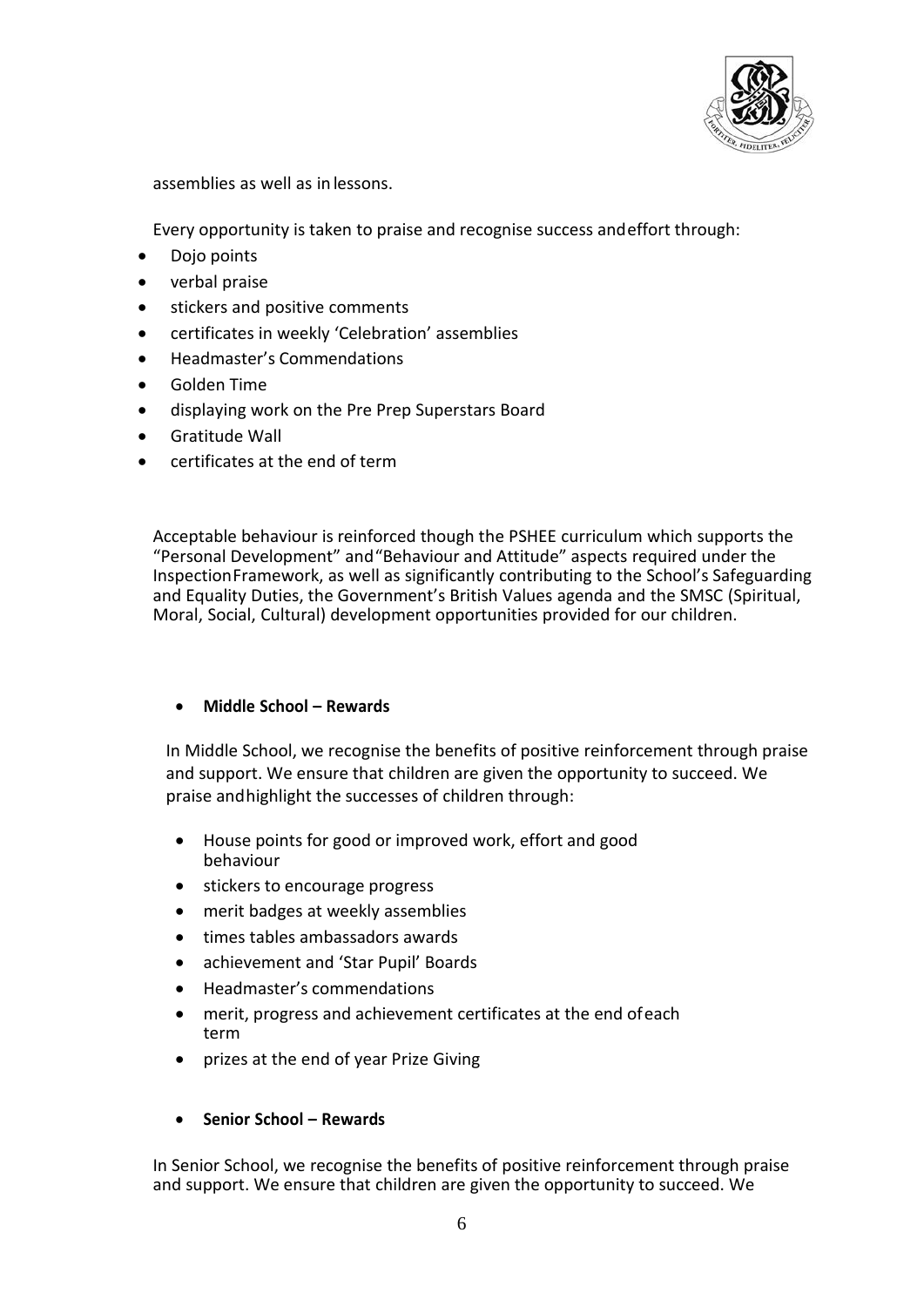

praise andhighlight the successes of children through:

- verbal praise
- House points for good or improved work, effort and good behaviour
- achievement noticeboards
- Senior Star awards in weekly HoD assemblies
- Headmaster's commendations
- certificates in Final Assemblies
- prizes at the end of year Prize Giving

## **8. Minor Breaches of Discipline**

The School has pastoral support systems in place to assist pupils in managing their behaviour. A range of sanctions are available for those who breach the School procedures and policies for behaviour and discipline.

Allegations, complaints or rumours of minor breaches of discipline are dealt with by staff as they occur. Staff may carry out informal investigations and / or interviews with the pupils involved. Low level sanctions may be given following such processes.

When considering the appropriate sanction, the risks posed to pupil welfare by an individual's behaviour will be assessed. This may include consideration of how any action taken, sanctions applied or inaction may affect that individual's welfare and, where appropriate, how it may affect other pupils' welfare and / or the School community as a whole. Sanctions may include:

- loss of break-time for misbehaviour such as disruption or poor attitude
- withdrawal of privileges
- confiscation of property that is being used inappropriately or without consideration
- tutor Detention (after school)
- Head of Senior School Detention
- Headmaster's Detention
- suspension for a specified period, removal or expulsion.

#### **9. Serious Breaches of Discipline**

All parents and pupils should be aware of the more serious sanctions, including suspension and expulsion that the Headmaster can impose for serious breaches of the rules and regulations, including criminal behaviour. Examples of serious breaches of the rules and regulations include: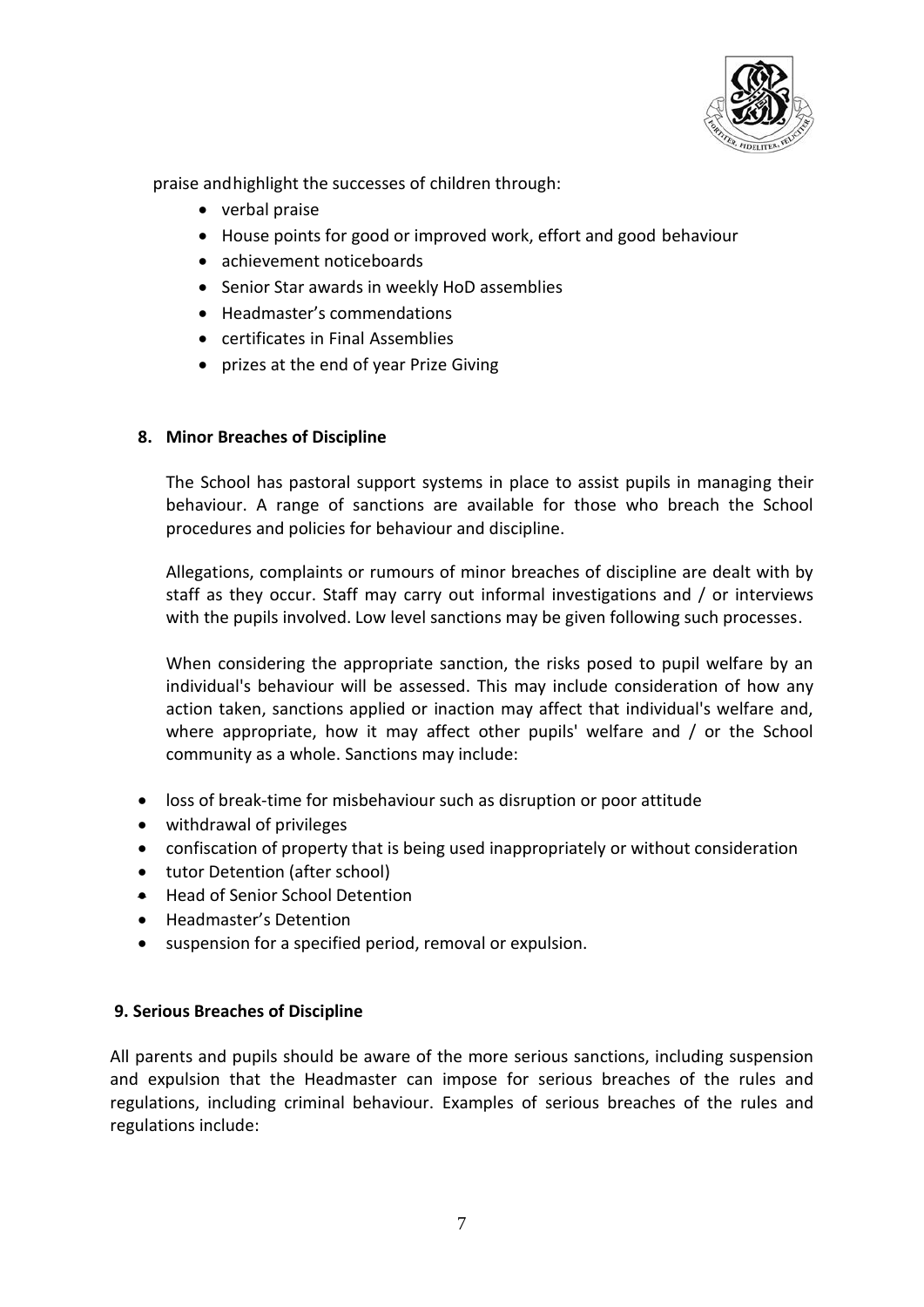

- sexual harassment
- racist or sexist abuse
- sexual misconduct
- bullying/cyber-bullying refer to Anti-Bullying Policy
- inappropriate use of IT
- physical assault/ threatening behaviour
- fighting
- drug abuse
- alcohol and tobacco abuse
- **•** theft
- damage to property
- persistent disruptive behaviour
- antithetic parental behaviour

#### **10.Additional Needs**

In respect of a pupil with a disability as defined by the Equality Act 2010, the School will make such adjustments to this policy and its implementation as it is reasonable to make to avoid substantial disadvantage to the pupil. In making such adjustments and considering the action to be taken under this policy (as adjusted), the School will have regard to the following:

Whether reasonable steps have been taken to understand and address the pupil's educational and/or other needs or vulnerabilities.

Whether all reasonable adjustments have been made to try to manage the behaviour(s) which are under consideration.

 Whether in the light of the conclusions in respect of the above, the action to be taken under this policy is a proportionate means of achieving one or more of the School's legitimate aims, which include:

(a) ensuring that education, benefits, facilities and services are targeted at those who most need them;

(b) the fair exercise of powers;

(c) ensuring the health and safety of pupils and staff, in light of clearly identified risks (with due attention to the potential need to refer concerns arising externally as required under the School's Safeguarding Policy)

(d) maintaining academic and behaviour standards; and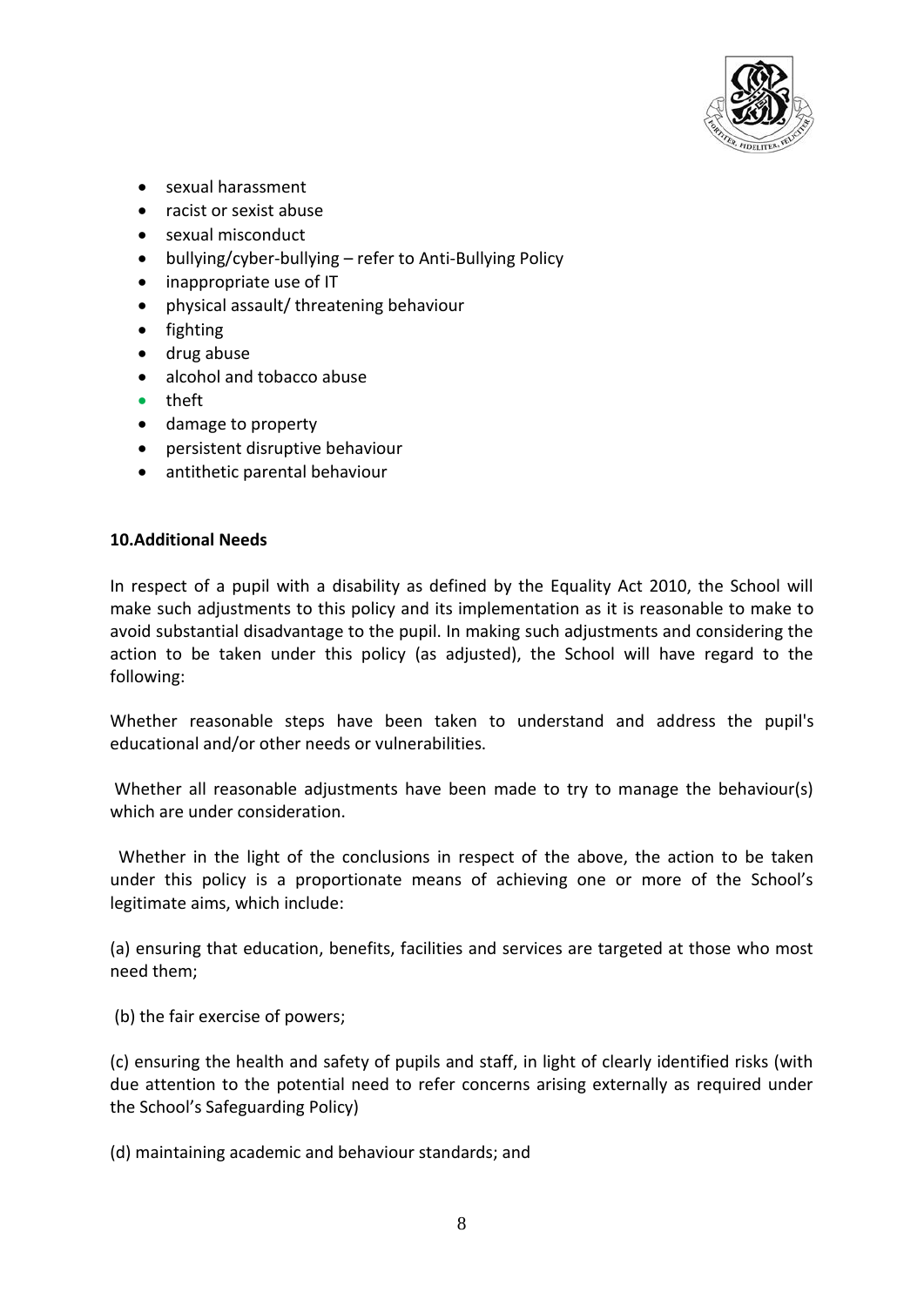

(e) ensuring the wellbeing and dignity of pupils.

If there is a concern that a pupil's behaviour is as a result of unmet educational or other needs, advice should be sought from the Head of Additional Learning

## **11. Safeguarding**

Some behaviour by a pupil towards another may be of such a nature that safeguarding concerns are raised. Safeguarding issues can manifest themselves via peer on peer abuse. This includes, but is not limited to:

- bullying (including cyber-bullying and prejudice-based bullying);
- physical abuse such as hitting, kicking, shaking, biting, hair pulling, or otherwise causing physical harm;
- sexual violence and / or sexual harassment;
- upskirting and / or attempts to commit upskirting;
- sexting (also known as youth produced sexual imagery);
- initiation / hazing type violence and rituals.

The School's policy and procedures with regard to peer on peer abuse are set out in the School's safeguarding policy. If behaviour and discipline matters give rise to a safeguarding and child protection concern, either in relation to the alleged victim(s) or perpetrator(s) or, more widely, in relation to ensuring the safety and welfare of pupils and/or staff, the procedures in the safeguarding policy will take priority.

#### **12. Malicious allegations against staff**

Where a pupil makes an accusation against a member of staff and there is reasonable suspicion that the accusation has been deliberately invented or malicious, the Head will consider whether to take disciplinary action against the pupil in accordance with this policy.

Where a parent has made a deliberately invented or malicious allegation, the Head will consider whether to require that Parent to remove their child or children from the School on the basis that they have treated the School or a member of staff unreasonably and compromised the requirement for mutual trust and confidence.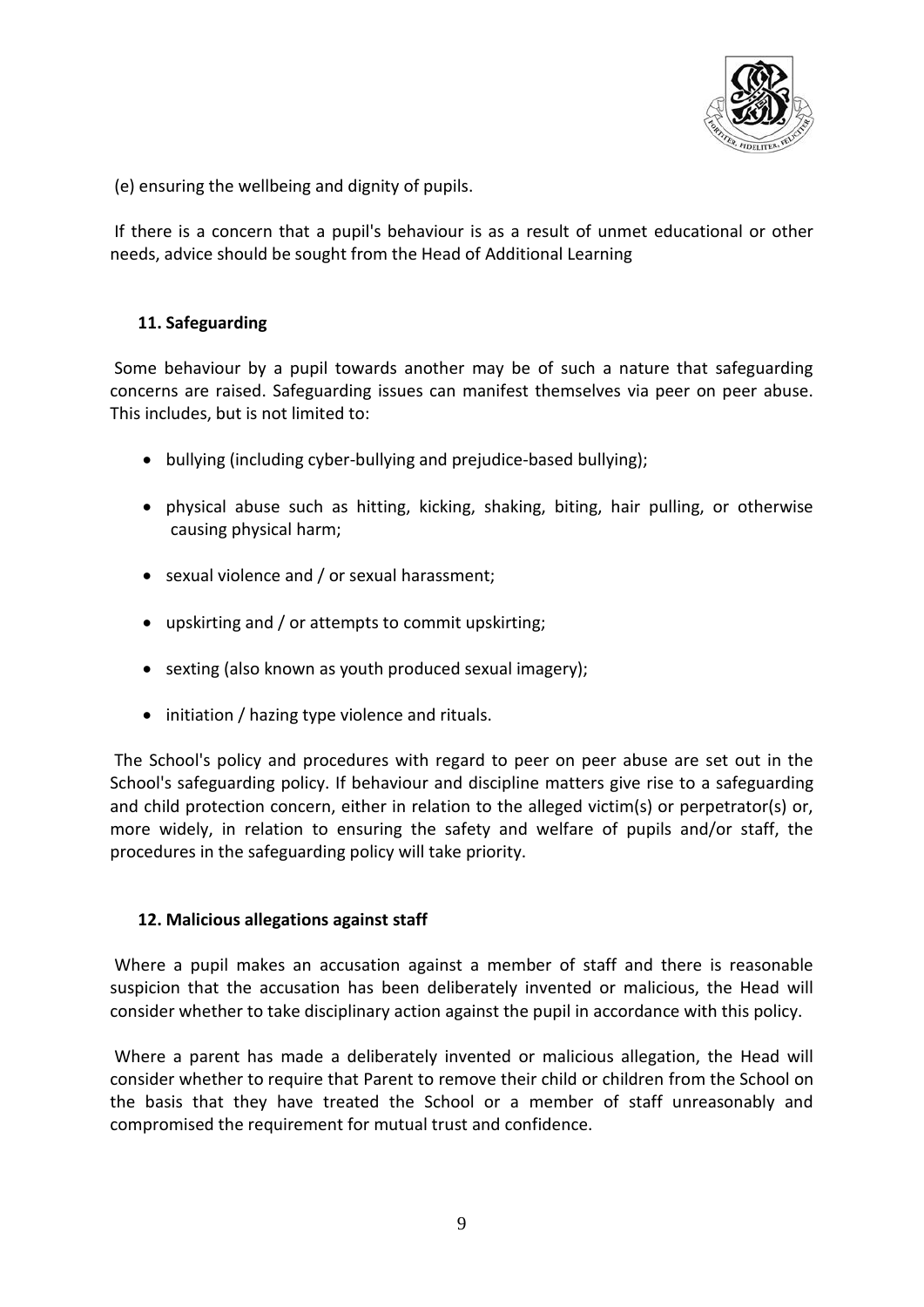

 The School will consider a malicious allegation to be one where there is sufficient evidence on the balance of probabilities to disprove the allegation and that, by the same test there is sufficient evidence that there has been a deliberate act to deceive.

## **13. Positive Handling**

 Like all schools, we reserve the right for our staff to use *reasonable force* to control a pupil in specific circumstances, as set out in Appendix 1

## **14. Staff Training**

Staff receive training in the circumstances in which reasonable minimum force may be used, both as part of their induction on managing pupil behaviour. In particular, they are advised always to use their voices first, to use the minimum force necessary to positively handle a child for the shortest possible period of time. Their training specifically deals with the factors that must be considered in reaching a judgement as to whether the use of positive handling is appropriate.

All staff follow guidance set out in the school's 'Physical Contact' policy, which is available via the website.

Every member of staff will inform the Headmaster immediately after s/he has needed to positively handle a pupil physically. We will always inform a parent when it has been necessary to use positive handling, and invite them to the school, so that we can, if necessary, agree a method for managing that individual pupil's behaviour.

# **15. Complaints**

We hope that you will not feel the need to complain about the operation of our behaviour management policy, and that any difficulty can be sensitively and efficiently handled before it reaches that stage. However, the school's complaints procedures, which apply equally to the Nursery Department and have been drafted to meet the specific requirements for EYFS pupils (as described in the ensuing paragraph), are on the policies page of the school website. We will also send you copies on request. We undertake to investigate all complaints and to notify you of the outcome of an investigation within 28 days. We maintain records of complaints for three years after your child has left our school.

Although the Independent Schools Inspectorate (ISI) is responsible for inspecting the Nursery Department, because it is part of an independent school, parents should though be aware that if they are dissatisfied with the outcome of a complaint, they are entitled to make a complaint directly to Ofsted. They can download the Ofsted leaflet: "Complaints to Ofsted about Schools: Guidance for Parents" reference 080113 from [www.ofsted.gov.uk](http://www.ofsted.gov.uk/) .